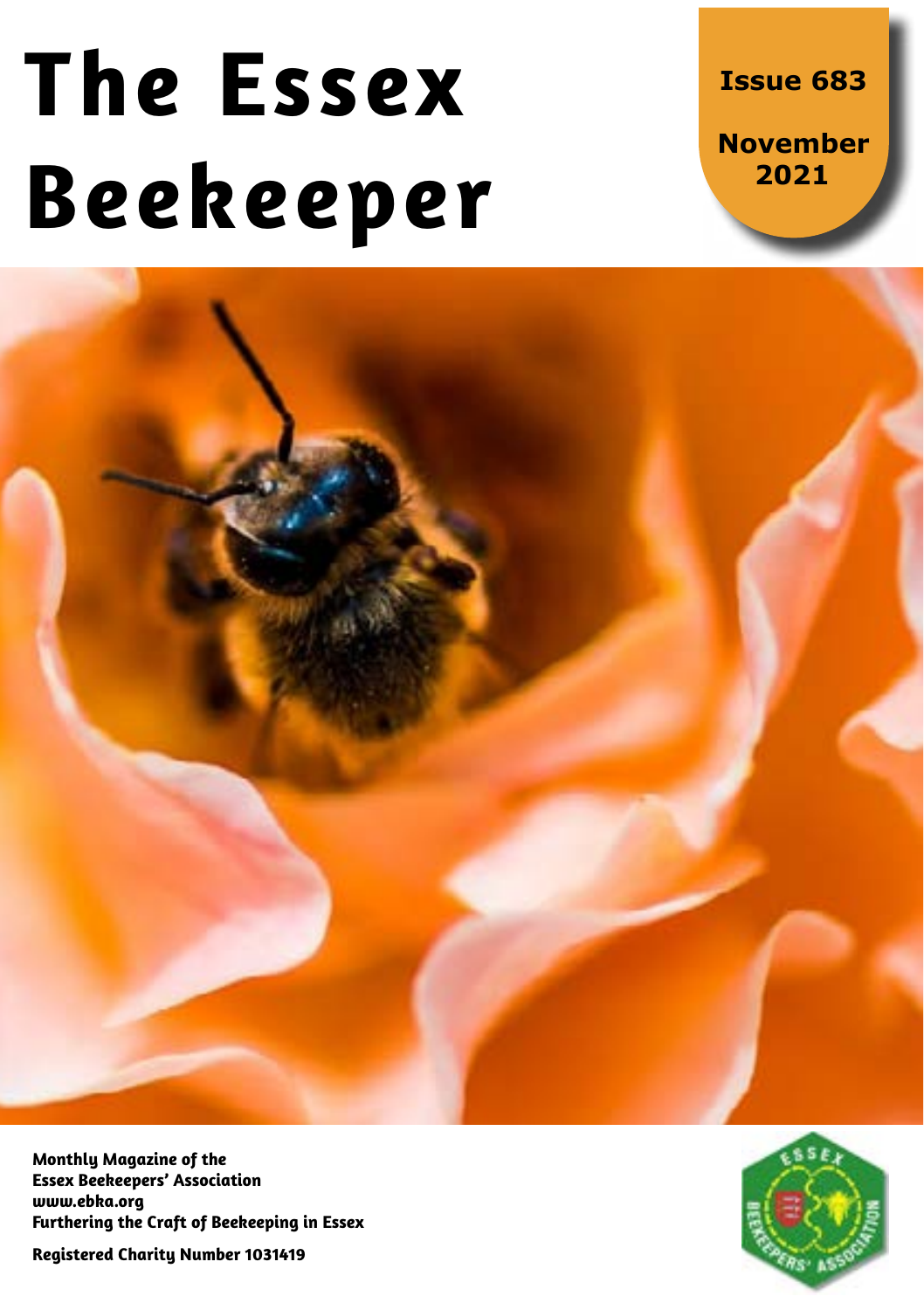## **In this Issue**

| <b>Ted Hooper Memorial Lecture</b>                             | 3  |
|----------------------------------------------------------------|----|
| <b>Divisional Meetings</b>                                     | 4  |
| <b>EBKA Examination Results 2021</b>                           | 6  |
| Who Was Miss Edith Avey?                                       | 7  |
| Mystery Deepens ab out the Evolution of Bees' Social Behaviour | 9  |
| <b>Skeps</b>                                                   | 10 |
| <b>Bad Bees?</b>                                               | 11 |
| <b>Scandal of Feeding Frenzy Death</b>                         | 12 |
| <b>Queen Caging Update</b>                                     | 15 |
| <b>Recipe: Pain Perdu with Roasted Apples</b>                  | 16 |

Honey Buckets – Food Grade Quality Capacity: 11.3 litres / 32 pounds With lid and reinforced handle Price: £2 each Telephone: David Tyler 01279 730 228 or mobile: 07955 768 124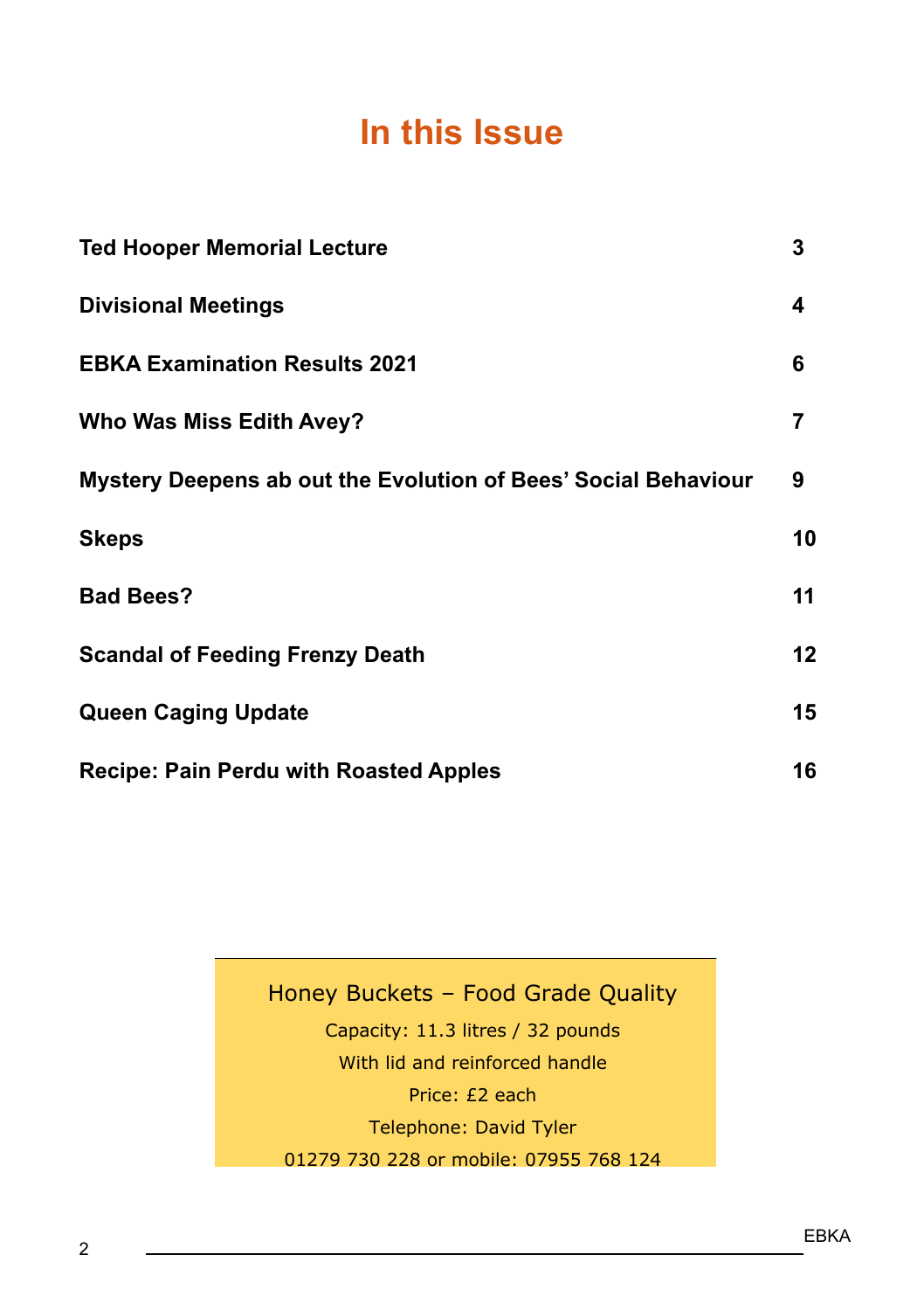# **Ted Hooper Memorial Lecture**

## **Chronic bee paralysis: An emerging disease of honey bees Professor Giles Budge, Newcastle University**

#### **Saturday 27 November at 2.30 pm on Zoom**

Chronic bee paralysis is a serious disease of the honey bee. Giles Budge will provide the historical context, introduce the causative virus, explain the symptoms and highlight the increase in cases across England and Wales.

#### **More details and to book a free ti[c](https://www.eventbrite.co.uk/e/essex-beekeepers-association-the-ted-hooper-memorial-lecture-tickets-173622458447)ket on Eventbrite**: [Click here](https://www.eventbrite.co.uk/e/essex-beekeepers-association-the-ted-hooper-memorial-lecture-tickets-173622458447)



Many thanks, Dee Inkersole: editor@ebka.org



Approved **National Bee Supplies** stockist and distributor. Local beekeeping supplies with everything you need for your honeybees.

Open by appointment.

Please contact **Wendy** to arrange a time on the following days:

Please contact **Wendy** to arrange a time on the following days:

**Mon & Thurs**: 1:30 – 5:30pm. **Wed & Sat:** 8:30 – 12:30. Closed Bank Holidays

Contact by phone on **07764 609 803** or via website: click here beeshedstock.co.uk: *[Address: Meepshole, Great Prestons Lane, STOCK, Essex,](https://www.eventbrite.co.uk/e/essex-beekeepers-association-the-ted-hooper-memorial-lecture-tickets-173622458447) CM4 9RL*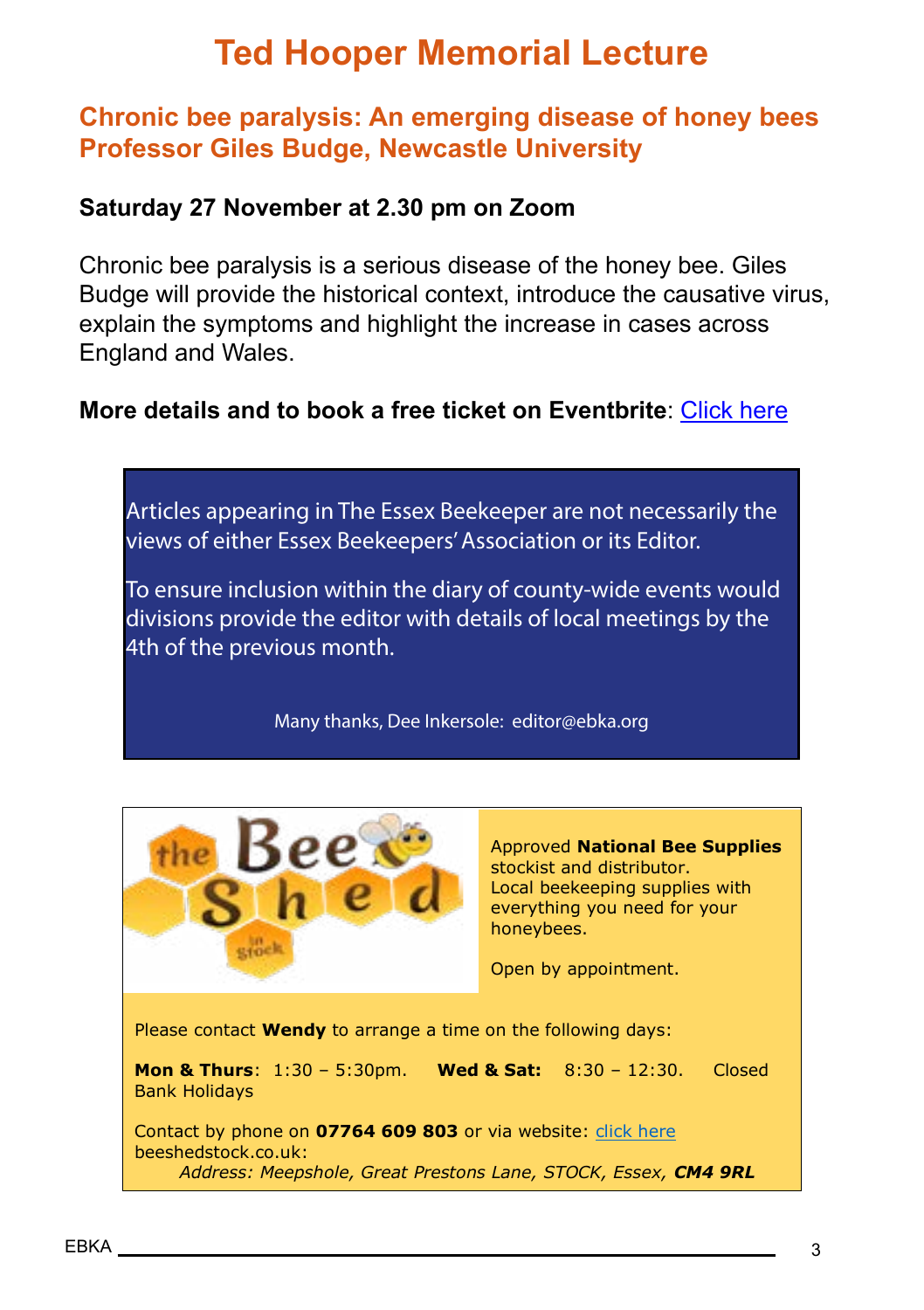## **Divisional Meetings**

Members are more than welcome to attend another Division's meetings. Please contact the Division and talk to the relevant co-ordinator to ensure that there will be room in the hall or apiary since space might be limited due to social distancing, and also to check that the advertised meeting is going ahead.

# **November 2021**

## **4th: Romford Beekeeper Forum**

8;00 pm Chadwick Hall, Gidea Park RM2 5EL

## **15th: M&D No Details**

7:30 for 8:00 pm The OAKhouse, High Street, Maldon CM9 5PR

## **16th: Chelmsford Making and Drinking Mead with Philippo**

**Negri** 7:30pm Margaretting Village Hall, Wantz Rd, Margaretting, Ingatestone CM4 0EP, UK

## **17th ; Saffron Walden Rational Varroa Control,** .

7:30 pm by Zoom

## **25th: Colchester No Details**

7:30 - Langham Community Centre,CO4 5PA

## **26th: Braintree Top Bar and Warre Hives with Peter Aldridge**

7:30 White Notley Village Hall

## **24th: Southend** - **AGM and Christmas Quiz**

7:30 Zoom Meeting.

## **27th Ted Hooper Memorial Lecture Book a free ticket on Eventbrite**: [Click here](https://www.eventbrite.co.uk/e/essex-beekeepers-association-the-ted-hooper-memorial-lecture-tickets-173622458447)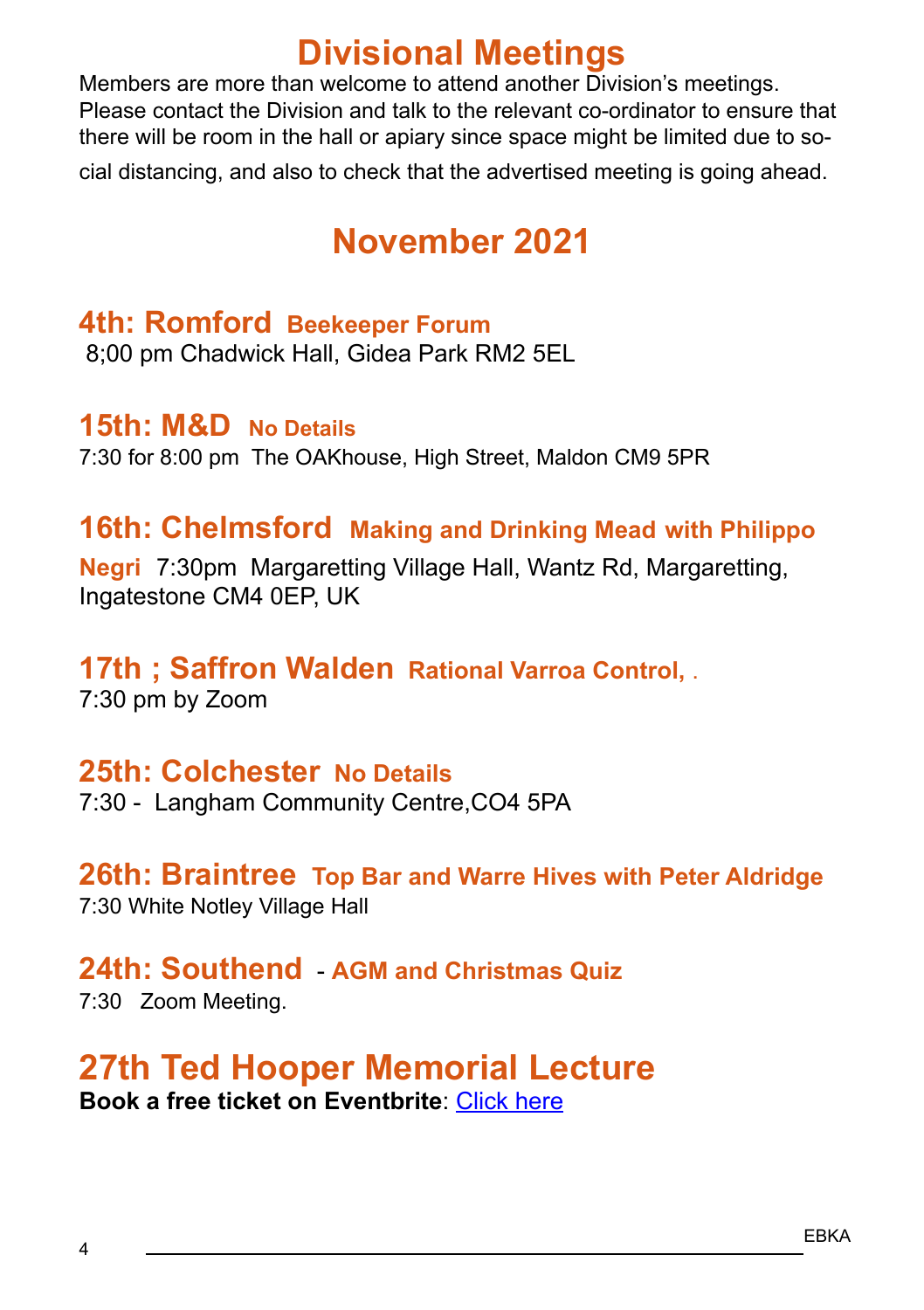## **December 2021**

**3rd: Saffron Walden Film Night 'Honeyland' - a very well reviewd, award winning film, together** 

**with popcorn and hotdogs, BYOB.** 7:00pm at Village Hall

**10th: Braintree - Christmas Social and Craft Activity** 2:00pm White Notley Village Hall

**14th: Chelmsford - Christmas Cheer!** 19:30 – 21:00 Margaretting Village Hall, Wantz Rd, CM4 0EP

**18th M&D AGM and Guest Speaker** 7:30 for 8:00 pm The OAKhouse, High Street, Maldon CM9 5PR

**28th: Colchester No Details** 7:30pm - Langham Community Centre,CO4 5PA

# www.thebeeshop.co.uk

**Quality Beekeeper Clothing At Affordable Prices Full Sults, Smocks, Bee Vests & Vells** Full adult suit - £55 (with free postage) **From Samerset** Email: michaeljohnduckett@gmail.com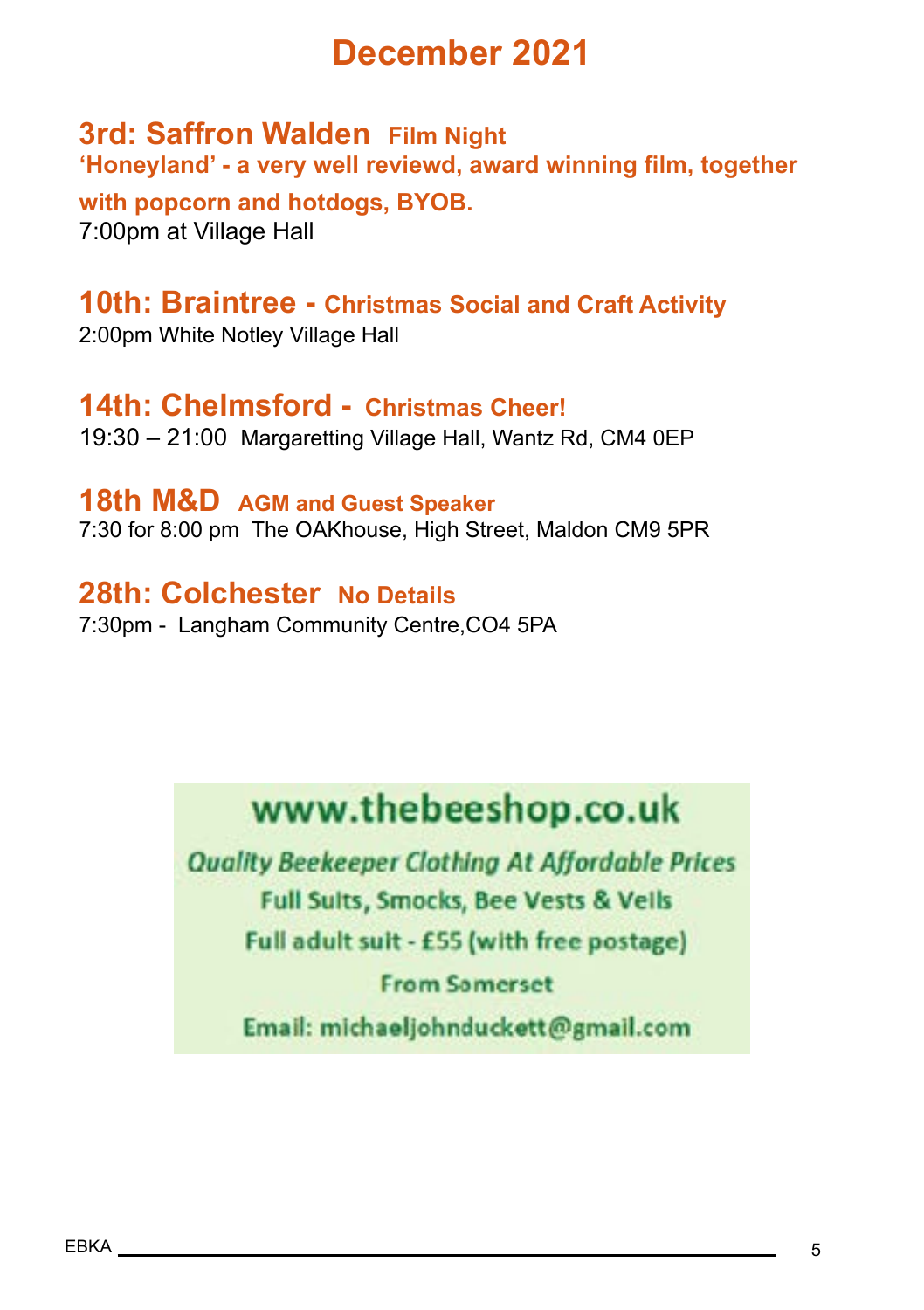# **Examination Results 2021**

Listed below are the results submitted by Steph Green, the Examinations Secretary. There were 25 entrants from 6 Divisions.

I have found it quite amazing that our members are demonstrating their commitment to all that is beekeeping by going down the examination route during the troublesome times of the past few years. You have my heartfelt admiration and congratulations on your achievements. I am also aware that as well as working towards your exams, many of you are actively involved in various divisional roles as well as helping and encouraging our new members. We could not manage without you.

Also, I must not forget those who have helped you along your chosen path. Thank you all.

| <b>Name</b>                   |           | Exam                     | <b>Grade</b>       |  |  |  |
|-------------------------------|-----------|--------------------------|--------------------|--|--|--|
| <b>Braintree Division</b>     |           |                          |                    |  |  |  |
| Hood                          | Jessica   | <b>Basic Certificate</b> | Credit             |  |  |  |
| Hood                          | Paul      | <b>Basic Certificate</b> | Credit             |  |  |  |
| <b>Chelmsford Division</b>    |           |                          |                    |  |  |  |
| Aldridge                      | Peter     | <b>Gen Husbandry</b>     | Pass               |  |  |  |
| Cutting                       | Fiona     | <b>Basic Certificate</b> | <b>Distinction</b> |  |  |  |
| Garratt                       | Dave      | <b>Basic Certificate</b> | Distinction        |  |  |  |
| <b>Meadows</b>                | Paul      | <b>Basic Certificate</b> | Credit             |  |  |  |
| <b>Colchester Division</b>    |           |                          |                    |  |  |  |
| Geddes                        | Tom       | <b>Bee Health</b>        | Pass               |  |  |  |
| Payne                         | Matthew   | <b>Basic Certificate</b> | Distinction        |  |  |  |
| Verrier                       | William   | <b>Basic Certificate</b> | Distinction        |  |  |  |
| West                          | David     | <b>Basic Certificate</b> | Distinction        |  |  |  |
| <b>Epping Forest Division</b> |           |                          |                    |  |  |  |
| Balakjian                     | Tamar     | <b>Basic Certificate</b> | Credit             |  |  |  |
| De Asha                       | Anne      | <b>Basic Certificate</b> | Credit             |  |  |  |
| Frank                         | Mary-Anne | <b>Basic Certificate</b> | <b>Distinction</b> |  |  |  |
| Haselhurst                    | Tricia    | <b>Basic Certificate</b> | Credit             |  |  |  |

#### **Jean Smye** CLM EBKA President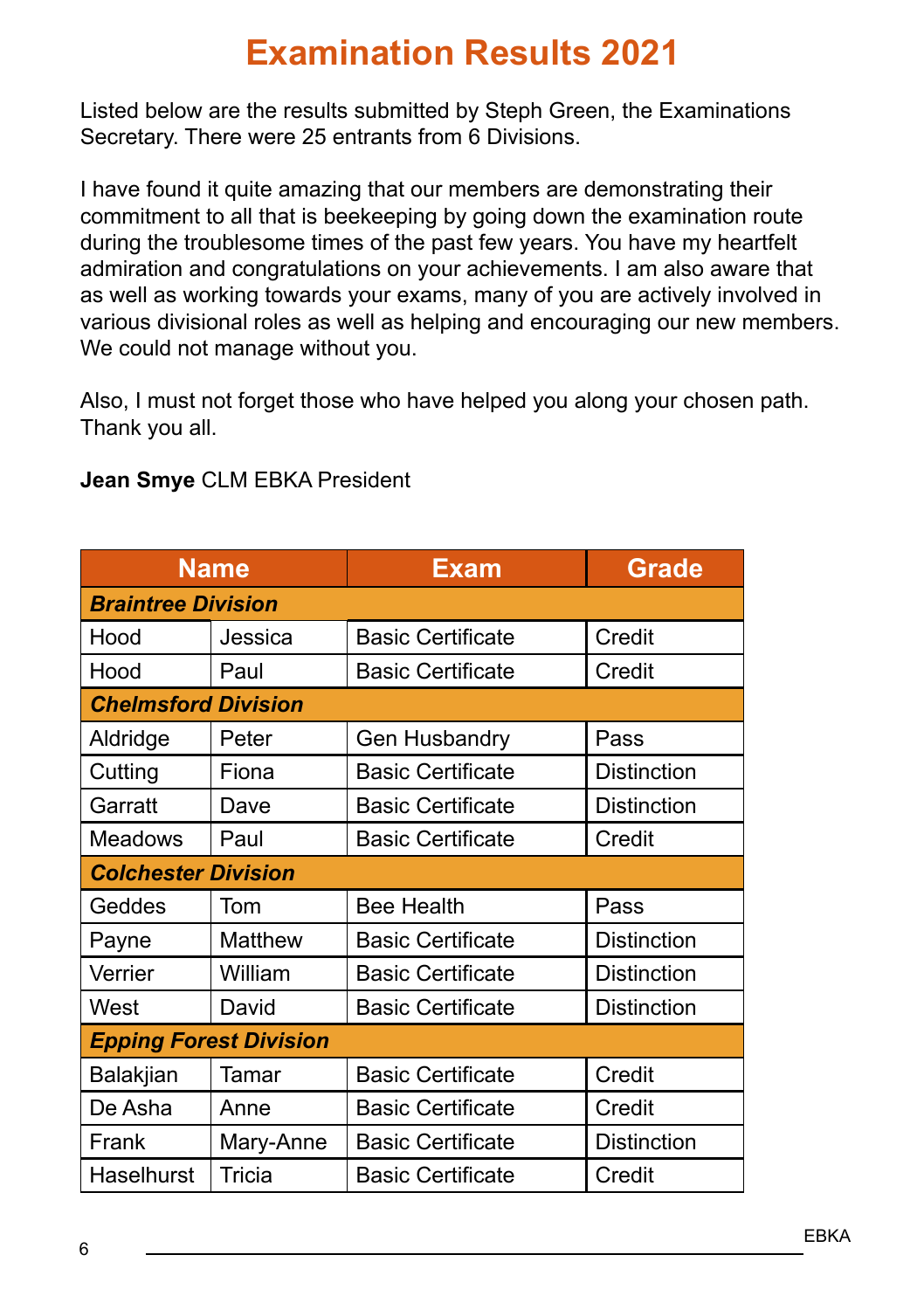|                                | <b>Name</b> | <b>Exam</b>              | <b>Grade</b>       |  |  |  |
|--------------------------------|-------------|--------------------------|--------------------|--|--|--|
| Liddard                        | Aaron       | <b>Basic Certificate</b> | Credit             |  |  |  |
| <b>Nurk</b>                    | Aili        | <b>Basic Certificate</b> | <b>Distinction</b> |  |  |  |
| <b>Romford Division</b>        |             |                          |                    |  |  |  |
| <b>Ellis</b>                   | Graeme      | <b>Basic Certificate</b> | Credit             |  |  |  |
| Hewson                         | Paul        | <b>Basic Certificate</b> | Pass               |  |  |  |
| Wood                           | Mark        | <b>Basic Certificate</b> | Credit             |  |  |  |
| <b>Saffron Walden Division</b> |             |                          |                    |  |  |  |
| <b>Bryning</b>                 | Vicky       | <b>Basic Certificate</b> | Credit             |  |  |  |
| Drane                          | Rachel      | <b>Basic Certificate</b> | Credit             |  |  |  |
| Green                          | Stephanie   | Module 3                 | Credit             |  |  |  |
| Rusby                          | Geoffrey    | Module 1                 | Credit             |  |  |  |
| Yates                          | Linda       | Module 1                 | Pass               |  |  |  |
| Yates                          | Linda       | Intermediate Theory      | Credit             |  |  |  |
| Yates                          | Tony        | Module 1                 | Pass               |  |  |  |
| Yates                          | Tony        | Intermediate Theory      | Pass               |  |  |  |

**[You will find information about the various written and practical exams on the Mem}bers' pages of the** [BBKA website](http://bbka.org.uk)**.]**

# **Who was Miss Edith Avey, (BEM, NDB, CLM - born 1904)?**

Miss Avey kept bees for some 71 years and covered the district on her bicycle, even when working as a Disease officer. I have a copy of a letter where she is justifying her expense for travelling on public transport on the grounds that what she had to carry was too unwieldly for her bicycle.

She has the reputation of being very supportive of those wishing to take up beekeeping and received her BEM (British Empire Medal) for her services to beekeeping and her CLM (County Life Member) for services to the Essex Beekeepers Association, and yet she still found time to study and take the National Diploma in Beekeeping (NDB).

Cont'd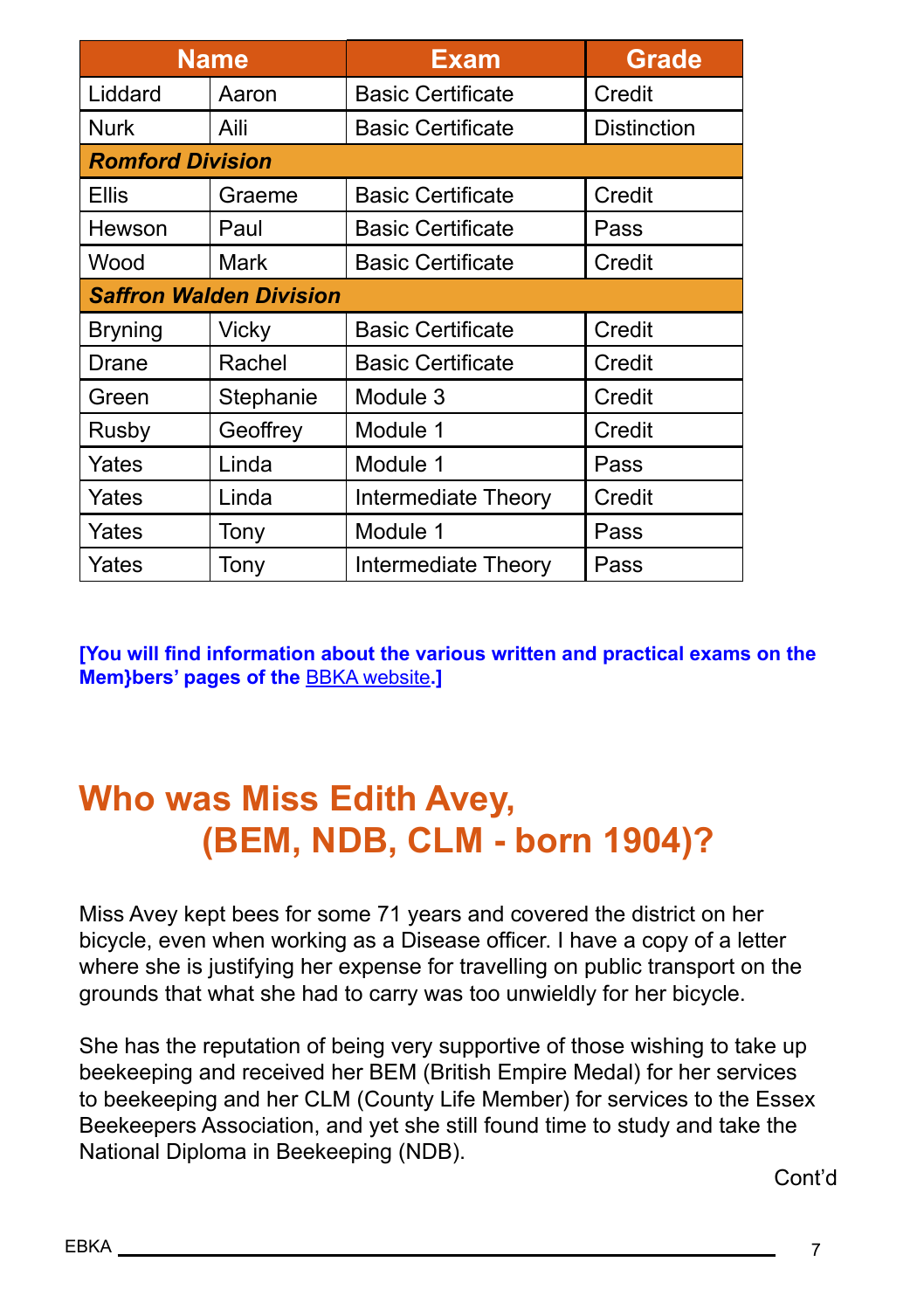#### **Miss Avey, continued**



Miss Avey (second from right) looking at what must be very quiet bees.

Miss Avey is still spoken of with affection even by those who did not know her except by reputation.

Money was left in her will for three awards for the encouragement of EBKA beekeepers.

1. For the beginner in Chelmsford Division showing the most progress in their first year. The award being a nucleus hive complete with bees and a queen.

2. For the three members in the County obtaining the highest marks in the Basic examination plus a sum of money. In the spirit of the original criteria this award has been slightly modified.

3. An EBKA member under 16 with the best innovation in the Junior section of the National Honey Show. This was amalgamated with another National wards but no longer exists. The nearest would be the current Class 141.

If anyone would like a copy of this photo, please contact me as i have a cocpy of it.

#### **With thanks to Jean Smye**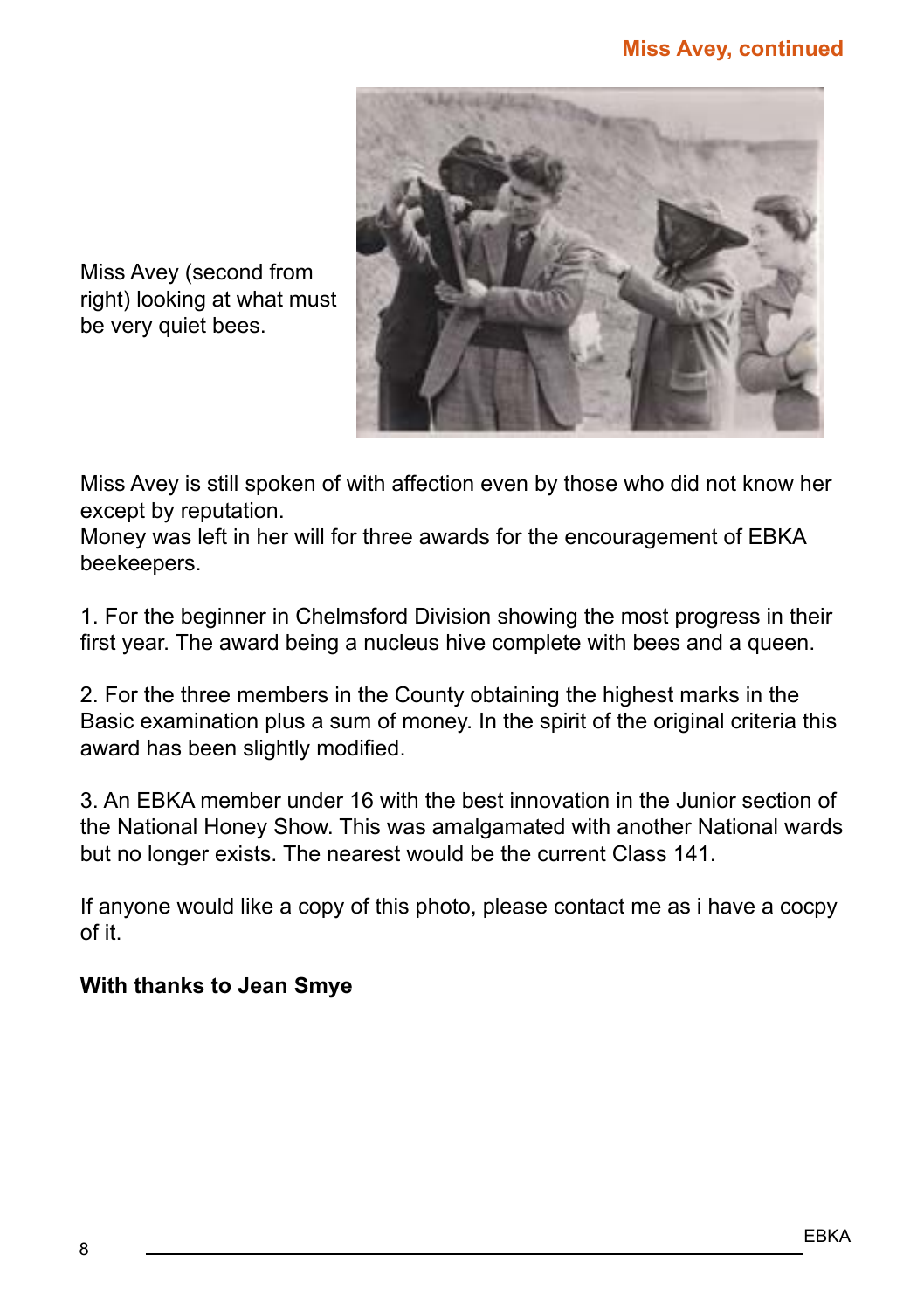# **Mystery Deepens About the Evolution of Bees' Social Behaviour**

#### *From Entomological Society of America may 26, 2021*

The largest-ever analysis of bees' morphological diversity paints complicated picture as to whether complex social behaviour developed once or multiple times in separate evolutionary branches.

A new study has mounted perhaps the most intricate, detailed look ever at



the diversity in structure and form of bees, offering new insights in a long- standing debate over how complex social behaviors arose in certain branches of bees' evolutionary tree.

Published May 26, 2021 in Insect Systematics and Diversity, the report is built on an analysis of nearly 300 morphological traits in bees, how those traits vary across numerous species, and what the variations suggest about the evolutionary relations

between bee species.The result offers strong evidence that complex social behaviour developed just once in pollen-carrying bees, rather than twice or more, separately, in different evolutionary branches — but researchers say the case is far from closed.

Diego Sasso Porto, Ph.D., has been studying the structure and form, or morphology, of bees for more than a decade, and his latest effort ventures into a long-standing conundrum about bee evolution. Corbiculate bees — those that possess corbiculae, or pollen baskets, on their hind legs — encompass honey bees, stingless bees, bumble bees, and orchid bees. Among them, honey bees and stingless bees are the only groups with highly complex social behaviours, such as forming large colonies with queens, workers, and drones. Bumble bees display less complex sociality, and orchid bees are mostly solitary.

Traditional morphological analyses have long indicated that honey bees and stingless bees are most closely related and that complex social behaviour developed in their common ancestor before the groups diverged. However, in the 1990s, emergent techniques in molecular genetic analysis began to show that stingless bees and bumble bees were the more closely related "sister" groups, which would mean that *honey bees and stingless bees each developed their complex social behaviour independently, after their ancestral paths diverged.*

**With thanks to Somerset BKA for this article via eBees**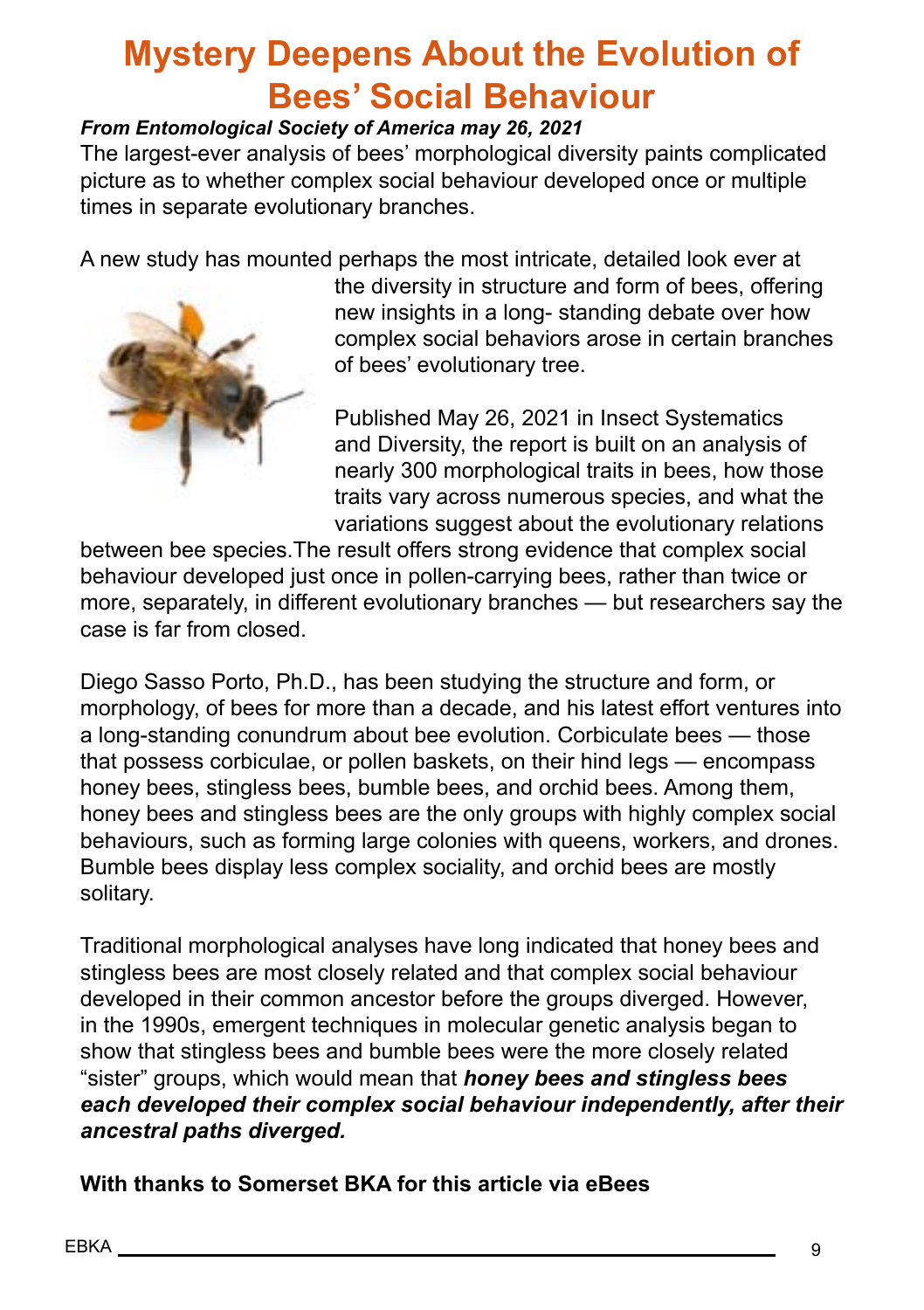## **Skeps**



*Few pieces of beekeeping equipment conjure up the pleasant aspects of the countryside and country life than a skep. But what is a skep? The term is derived from Old Norse "skeppa" - basket.*

Skeps are essentially upturned straw baskets under which bees form their naturally curved honey comb. They are usually formed of coils of dried grass or straw. They were widely used throughout Europe and provided homes in which bees could live and from which honey could be harvested.

Skeps have been used to house bees for some 2000 years. After the Middle



Ages, almost all were made of straw. Skeps are simple and cheap to make. There is a single entrance at the bottom of the skep but there is no internal structure provided for the bees so there are a number of disadvantages. Firstly, the well being and development of the colony and bees inside the skep cannot be easily monitored. Secondly, the removal of the honey results in the total destruction of the colony. Historically, beekeepers either had to kill the bees or used smoke to scare and drive them out of the skep

The last known example of wicker skeps found in England, circa 1890.



Later developments for skeps included a small, woven basket at the top of the main skep in which the bees could store honey ; this is the equivalent of today's "super". A small hole enabled bees to pass from the lower part (which nowadays would be called a "brood chamber") to the upper area. If there were several skeps, they were often put in a bee shed to

help repel vermin and to keep them dry and longer lasting. To keep mice an other vermin from entering a skep it could be raised on a small, round plinth.

#### *With thanks to Sam Ruth of Derbyshire BKA for this article via eBees*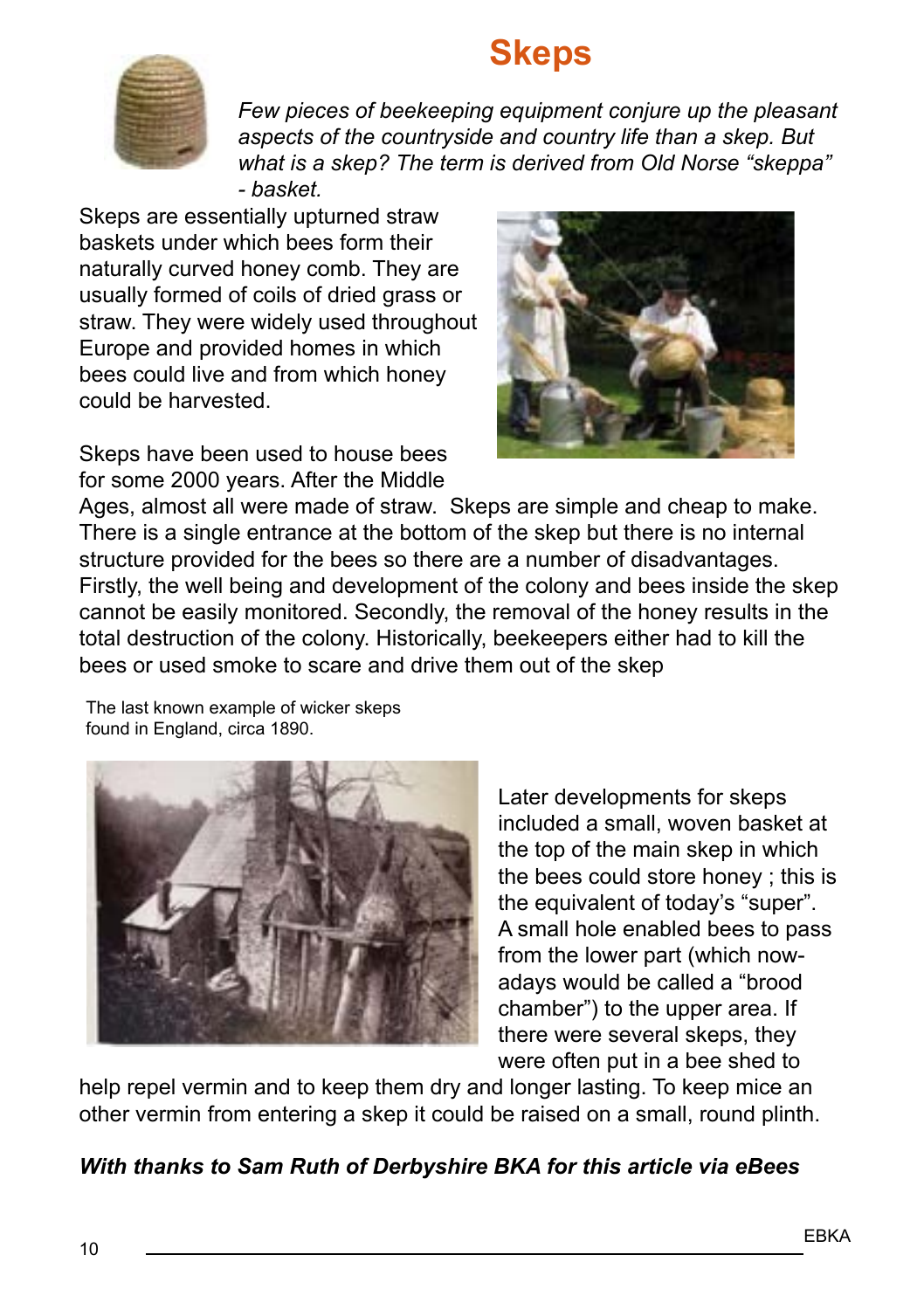## **Bad Bees?**



A swarm [sic] of bees has killed dozens of endangered African penguins by targeting their eyes. The birds were part of a famous colony of penguins who live near Cape Town, South Africa. Rangers were shocked to find 63 dead penguins close to Simon's Town last week,home to a famous colony of about 3,000 African penguins known as Boulders Penguin Colony. The discovery has puzzled experts, who have described it as a "very rare occurrence,"

The Guardian reported: "After tests, we found

bee stings around the penguins' eyes." The foundation's clinical veterinarian, David Roberts, said, according to The Guardian, "There were also dead bees on the scene." Roberts also said that the stings were so small that they could "easily have been missed" and that it took them several attempts to find them, The Times reported: "We checked the other bodies again and found stings still embedded around the eyes in almost all of the birds. We found more than 20 stings in some individuals," he said.

The area is a national park and the honeybees are part of the ecosystem. Scientists are now looking into the possibility that a nearby beehive was disturbed, causing a mass of bees to swarm [sic] and become defensive. Incidents like this are very rare, according to Sanccob\*. In the past 20 years, there have

only been two occurrences in which penguins suffered from bee stings. African penguins are on the red list of threatened species,



according to the International Union for Conservation of Nature (IUCN). The penguin population has declined by 73% in the past 30 years.

**\*** The Southern African Foundation for the Conservation of Coastal Birds

**With thanks to Somerset BKA for this article via eBees and Pam Ivey on Unsplash for the photos of the Penguins and Boulder Bay.**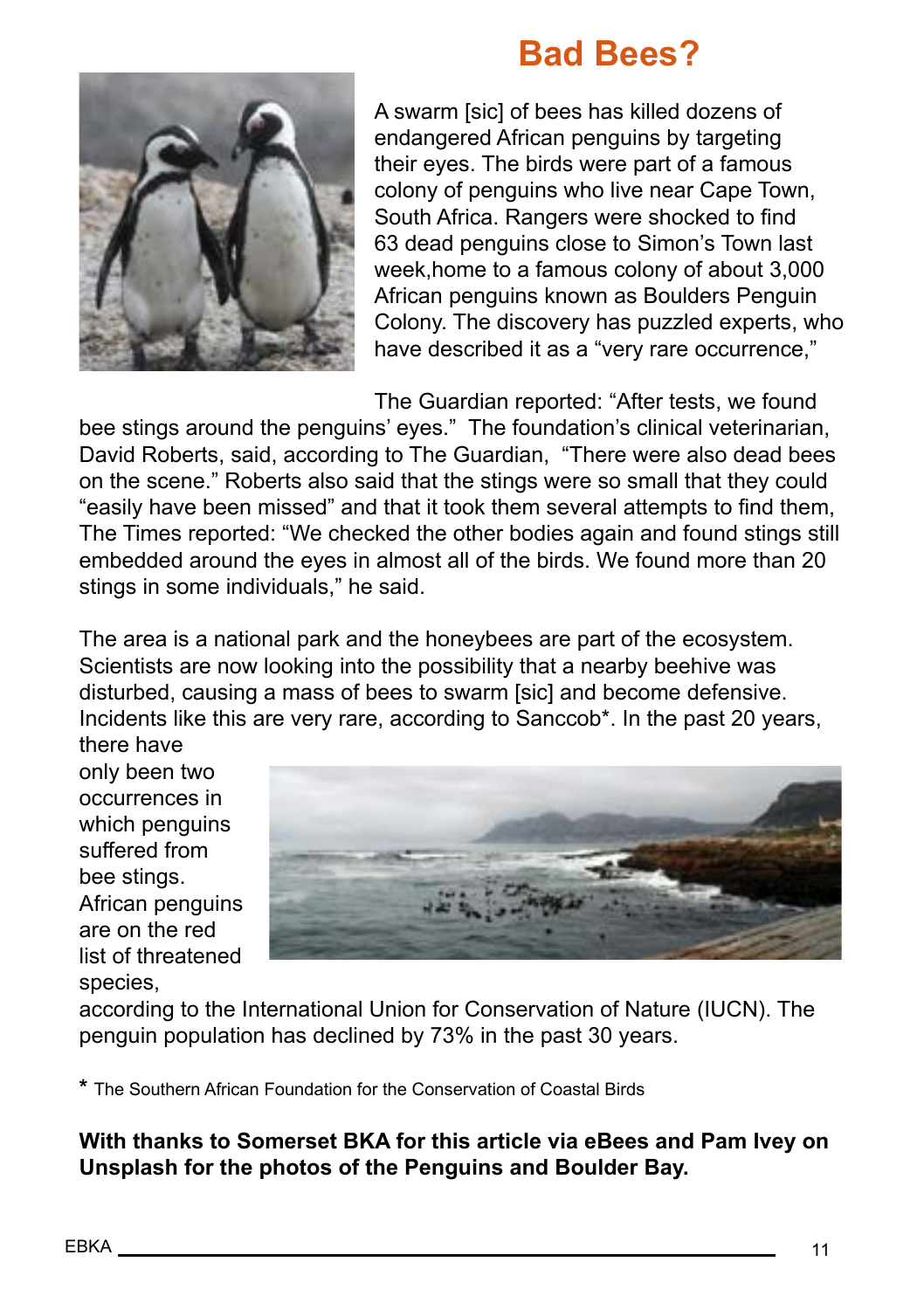# **Scandal of Feeding Frenzy Death**



The title is not referring to a honey show stampede but rather the many bee drowning incidents that I experience when using what are perhaps the most common types of feeder pictured here. They have a central entrance positioned above the cut out in the crown board; the bees climb up the central tube to its top edge

then down to the surface of the syrup. They are enclosed by a clear plastic cover that leaves a generous bee space, and the whole reservoir is then covered over (not shown) to keep out unwanted guests that might fancy what is on offer.

These feeders are versatile with lots going for them being relatively cheap, easy to replenish, made in different sizes and being plastic they're simple to clean. The issue I have relates to unnecessary bee deaths (not pictured to avoid upset) caused by over eager bees rushing to be first in the queue, falling into the syrup and then being unable to climb out because the textured surface of the plastic surface gives them insufficient grip. Beekeepers are an ingenious lot and some who like me don't like to see bees die unnecessarily in this way, not to mention having to clean out the bodies, introduce small floating pieces of wood or polystyrene to the feeding space. This generally works ok but they have to be added at the set up stage (a fiddly job when you don't want it) before any feed is added and then they need to be cleaned out later.



Hence my suggestion - bee ladders! These are small strips of off-cut varroa mesh that are bent over and positioned to give the bees a way to climb out and save themselves. Detailed design is not critical and my first efforts shown here are probably over complicated. I'm sure a number of simple bent strips about 20mm wide positioned around the opening would work just as well. They are simple to add and remove

and easy to wash with the feeder ready for reuse. Having used them recently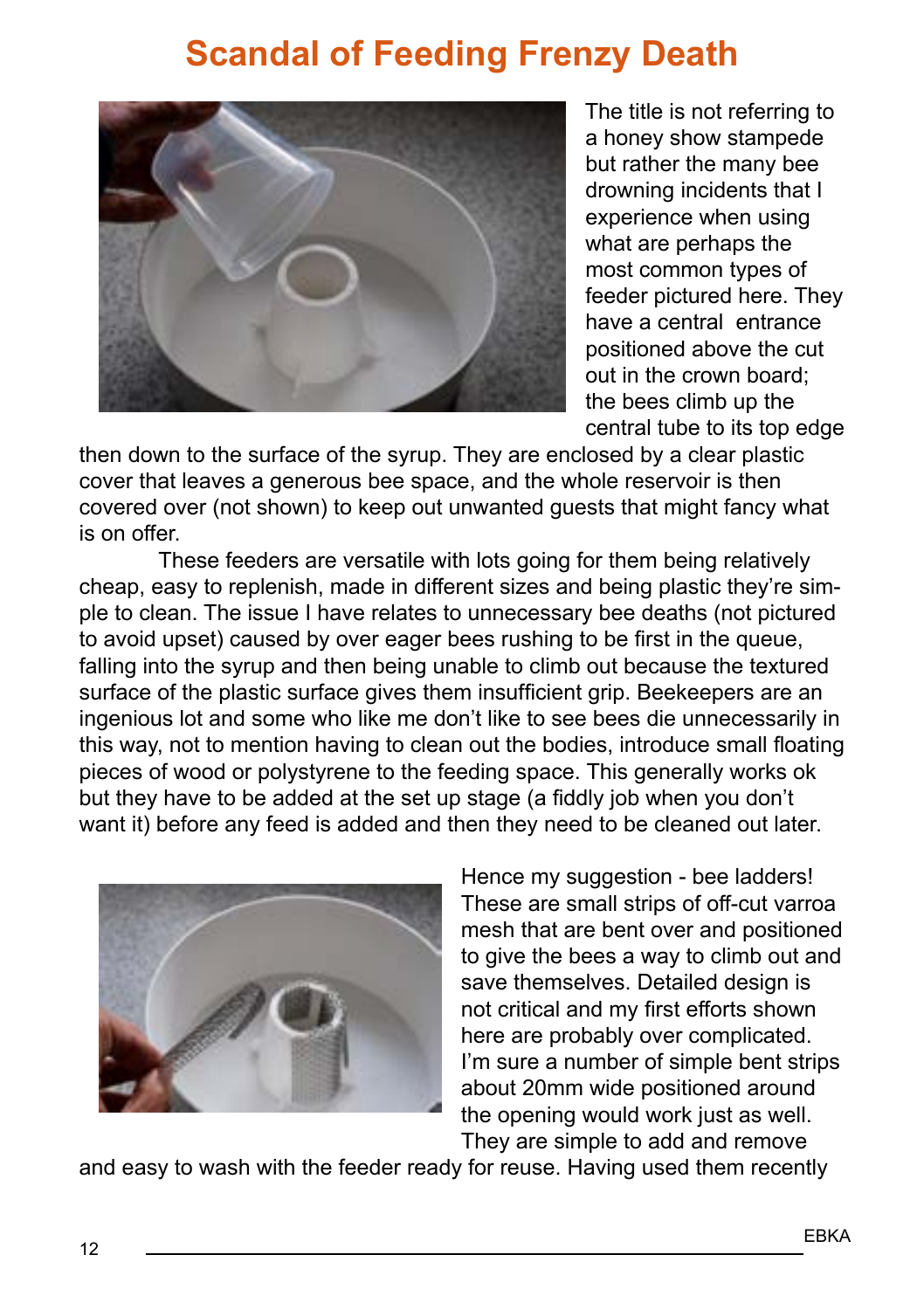with a 6 litre rectangular feeder with zero bee mortality, if like me you enjoy faffing with this sort of thing, why not give it a try?

#### **Other Feeder Issues**

My first two hives were "Cathedral Top Bar Hives". If you haven't come across these you might like to google it and you will quickly come to the web site of Corwin Bell, who with friends developed this form of TBH. I love my Cathedral hives but as with all hive designs they solve some drawbacks of existing design while creating others. Perhaps the biggest downside of any TBH design is lack of standardisation because they were originally developed to be easily made using fairly basic tools and scrap material. This means that most feeders that are designed to sit on top of the usual "stack of boxes" hives are difficult or impossible to use on a TBH. There are various ways round the problem but almost all require a degree of DIY. The solutions that are most common have two main drawbacks 1) the feeder size tends to be relatively small which can be ok if you are able to refill them very regularly and 2) Most involve the bees collecting the feed from very low down near the ventilated mesh floor of the hive where at times it is too cold.



One excellent feature of Cathedral TBH design is called the "super highway" which consists of holes through the bars which line up along the length of the hive (see picture) to provide passage ways for the bees to travel in the warmest area. It is essential in the Cathedral hive because the frames surround the top half of the comb and without it the bees would have to travel

lower down in the colder areas. I have noticed that this valuable feature is also sometimes applied in standard TBH designs. It seemed to make sense to use the feature when creating a larger feeder accessed by the bees at this warmer level.

Access to the feeder is from the top with the bees able to reach the syrup inside a mesh cage that lets them easily climb in and out and avoid drowning accidents. Filling is carried out through the plugged hole that is most easily seen in the final photo.

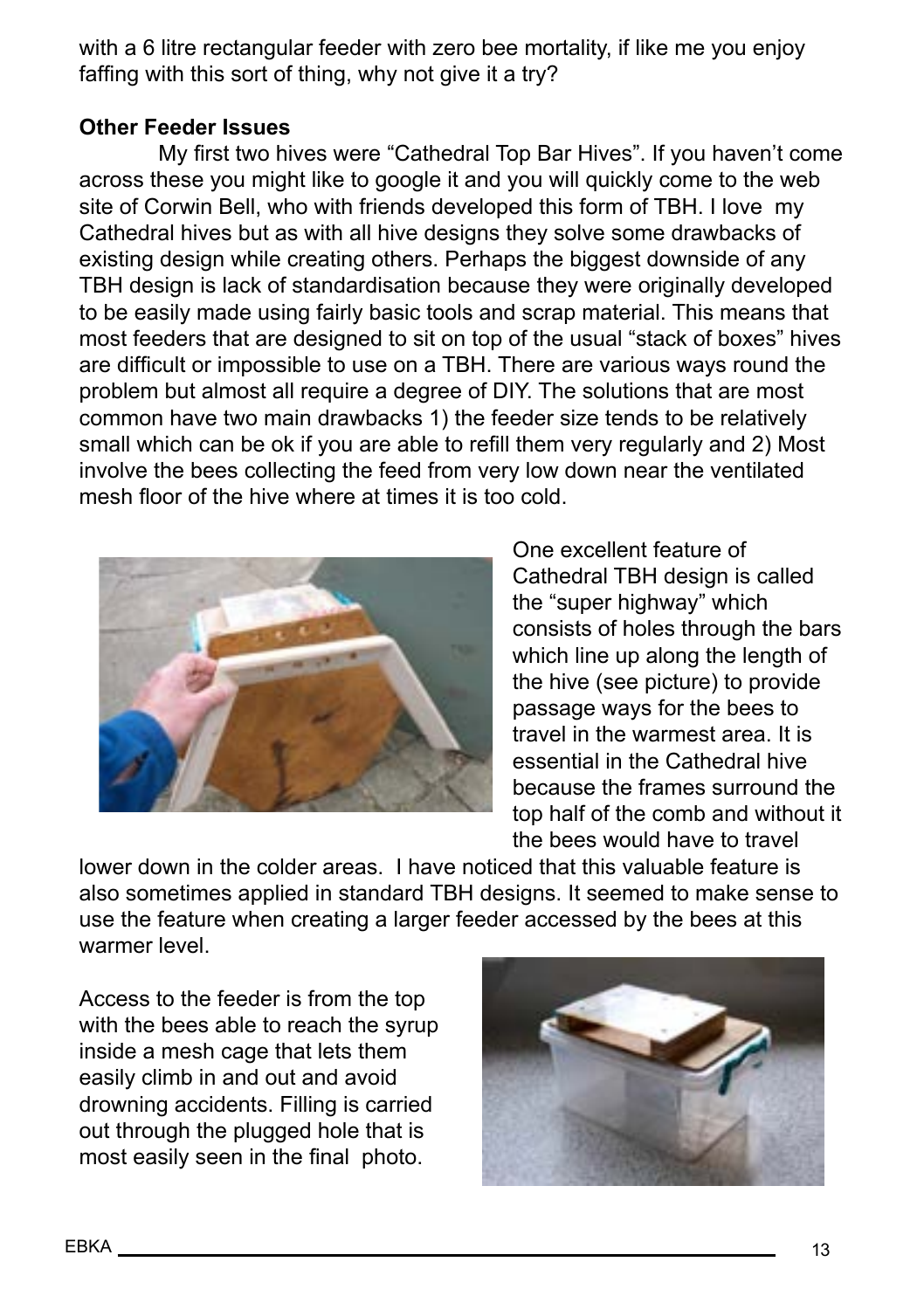

The feed container is any size that fits your hive, in this example it holds over 2 litres and was purchased from the local factory shop. The hive shown is a nuke that I made to collect and grow small colonies and because it is filled with just 8 frames it would not have space for the feeder shown to be placed inside it but is included

to clarify how the feeder is positioned behind a suitably shaped follower board when used in the full length hive of this type.



In case you are wondering about the slots in the tops of three of the frames they are to allow bees to move vertically (or not if covered over) in a "hybrid hive" that I'm developing that aims to give greater compatibility between TBHs and standard national hive parts.

#### **With thanks to Richard Taylor - Chelmsford BKA**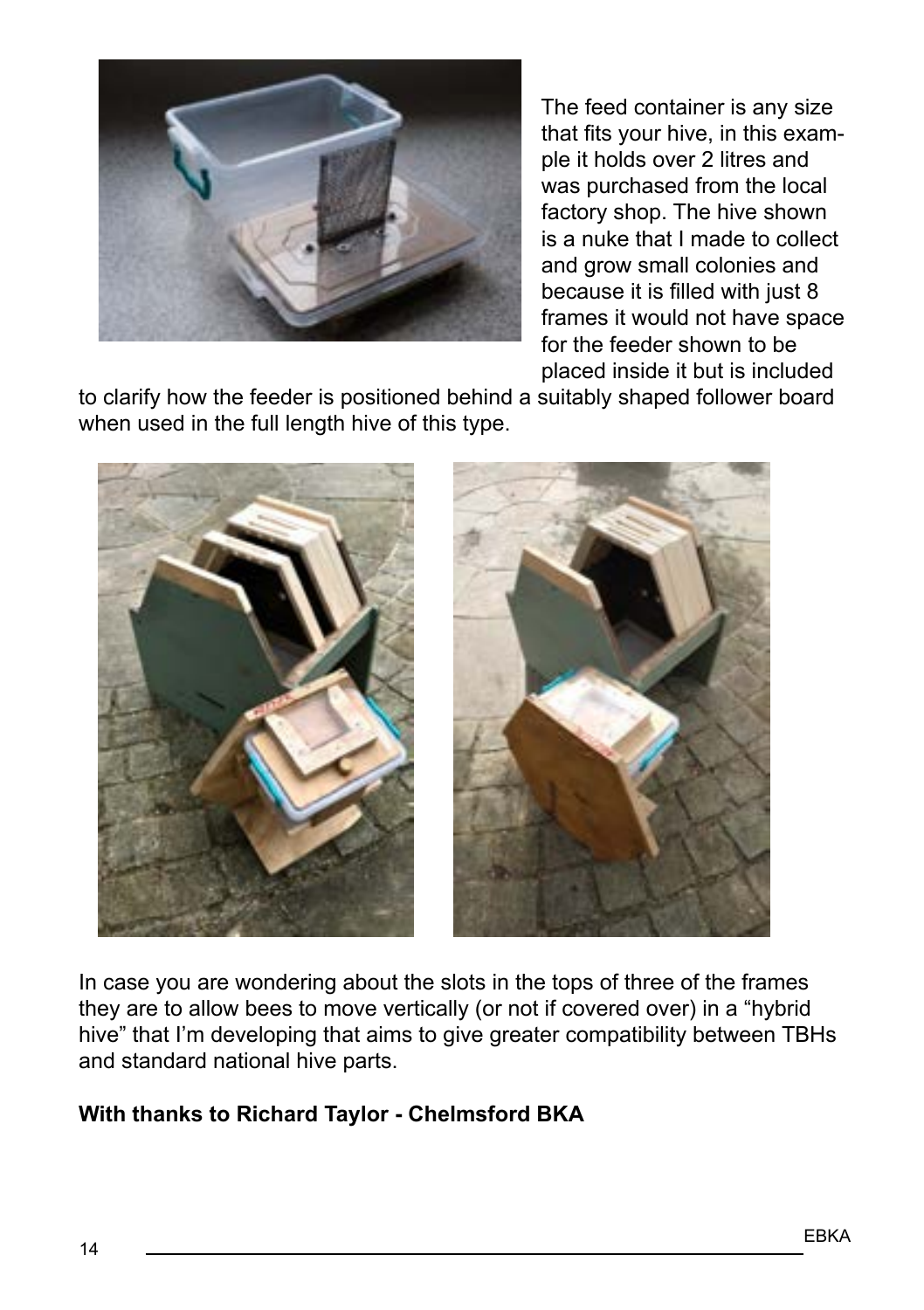## **Queen caging update**

I reported in the newsletter last month that I was trying out queen caging as a means of varroa control, and perhaps of increasing honey production.

The idea was that by caging the queen for 30 days before the honey harvest the mites can, once the crop has been removed, be treated with Oxalic Acid in the absence of any sealed brood. The technique also purports to increase the honey yield as the foragers have less work to do rearing brood. I tried it on five colonies this summer and thought I'd share the results.

All the queens survived the ordeal, but with two of the colonies being slightly grumpy before I started, I re-queened them without releasing the grumpy queens. That left three colonies where after release I quickly found the brood nest re-established. Two are 2021 queens and have continued to lay since and seem to be going into winter fine so far. The third I released was a 2020 queen who did not fare so well. On release, she laid up every spare cell in the brood box but then was nowhere to be seen. I had supercedure cells and found her curled up dead inside the cage when I came to remove it.

As to increased honey production, I'm not sure I can draw conclusions on a trial of this small scale and without control colonies alongside. However, I can report that the brood boxes were well filled with stores to the extent that I have had to feed very little additional sugar solution to prepare them for winter. The brood boxes were not left honey bound and the queens had plenty of space to start laying again.

One point I had not anticipated was that I had a sixth colony in my apiary to which I was unable to apply the technique due to it deciding to have a go at swarming. This presented a problem in that if it was heavily infested with varroa, these may drift to my newly treated colonies. Although I used another treatment on the two halves of the split, it left me wondering if this had undermined the whole rationale!

I'll leave you to decide if this was a success or not; apart from one loss, it seems to have gone as advertised, and I quite liked having the brood boxes so well provisioned when I removed my honey crop. The question of whether the 2020 queen would have been superseded if I had not caged her will remain unknown, but overall I'd say I might try it again, but this is something to reflect on over the winter perhaps!

#### **With thanks to Paul Moorhouse of Bristol BKA via eBees.H**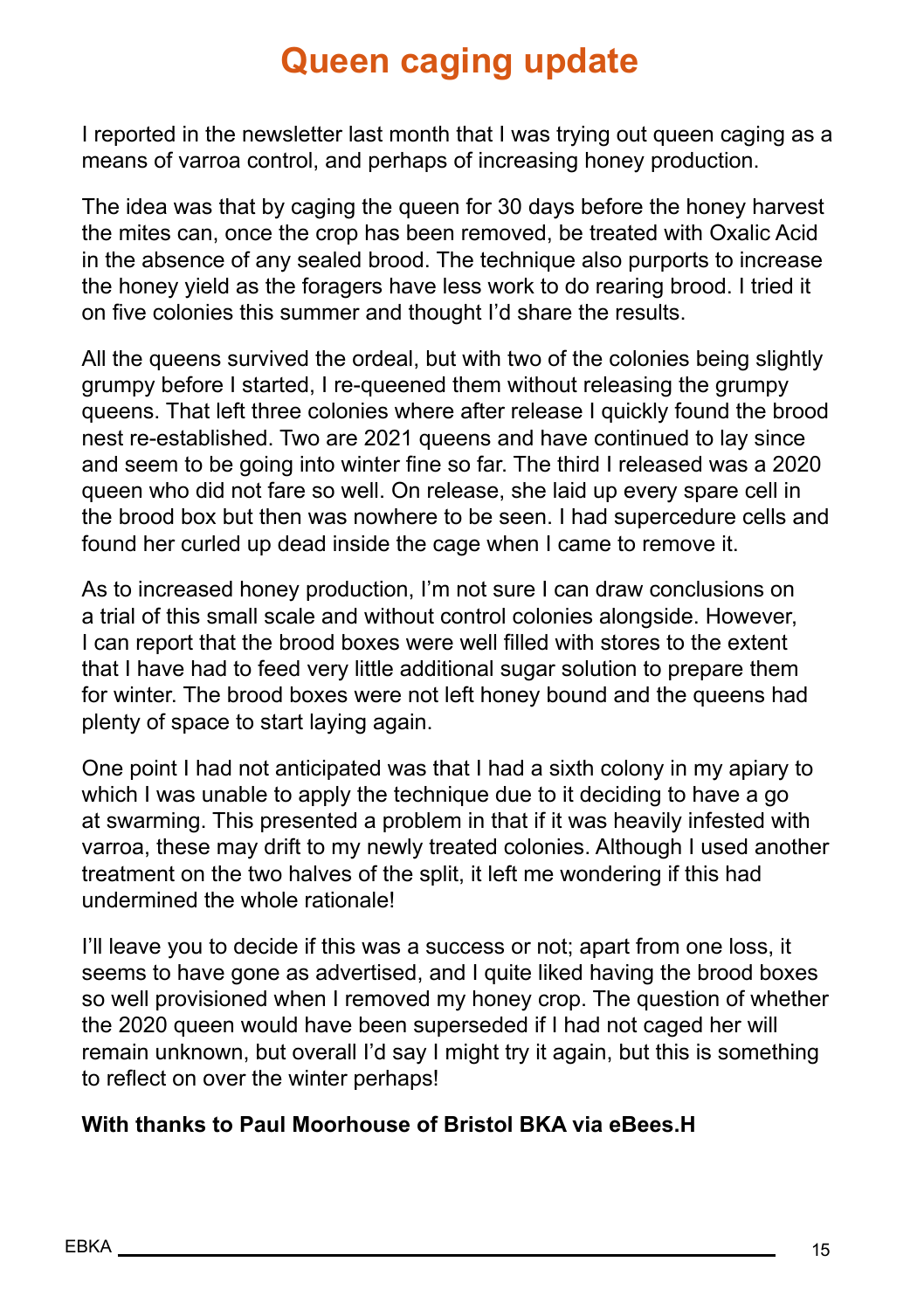*With Halloween approaching and those with apple trees or neighbours with apple trees or family with apple trees trying desperately to think of new ways to serve apples here's a recipe for you (The recipe says Granny Smiths but I think any eaters would do as well)* 

## **Pain Perdu with Roasted Apples**

Pain perdu is one of those desserts that can be thrown together at a moment's notice [!]. Here it's served topped with honey-roasted apples, but you can use almost any fruit in season. If you happen to have any leftover brioche [!], use this in place of bread for a luxury version. Pain perdu is always best served as soon as it's assembled, before the bread has time to go soggy. Serves 4

4 large eggs 275ml milk (or half milk, half cream) 2 tbsp caster sugar 4 tbsp runny honey Zest of ½ orange, finely grated 1 vanilla pod, split, seeds scraped and reserved  $\frac{1}{2}$  tsp ground cinnamon 4 slices white bread 1 tbsp vegetable oil 20g unsalted butter Icing sugar, for dusting Handful of toasted almonds (optional) For the apples 40ml runny honey 20g unsalted butter Juice of ½ orange Pinch of ground cinnamon 8 granny smith apples

1 Make the roasted apples first. Preheat the oven to 180C/350F/gas mark 4. Put the honey, butter, orange juice and cinnamon into a small saucepan and heat gently until combined.

2 Place the apples on a baking tray and spoon the honey and orange mixture over them. Roast, basting frequently with the juices for 10-15 minutes, until tender. Using a slotted spoon, transfer the apples to a dish.

3 Pour the honey and orange sauce from the tray into a small saucepan and reduce over a low heat until thickened slightly. Core and quarter the apples, then spoon over the sauce.

4 Lower the oven to 120C/250F/gas mark ½. Next make the pain perdu. In a large bowl, whisk together the eggs, milk, sugar, 1 tbsp of the honey, the zest, vanilla seeds and cinnamon. Pour the mixture into a deep plate or a shallow dish.

5 In batches as necessary, lay the bread slices into the egg mixture and leave to soak for 2-3 minutes, turning once. Meanwhile, in a non-stick frying pan, heat the oil and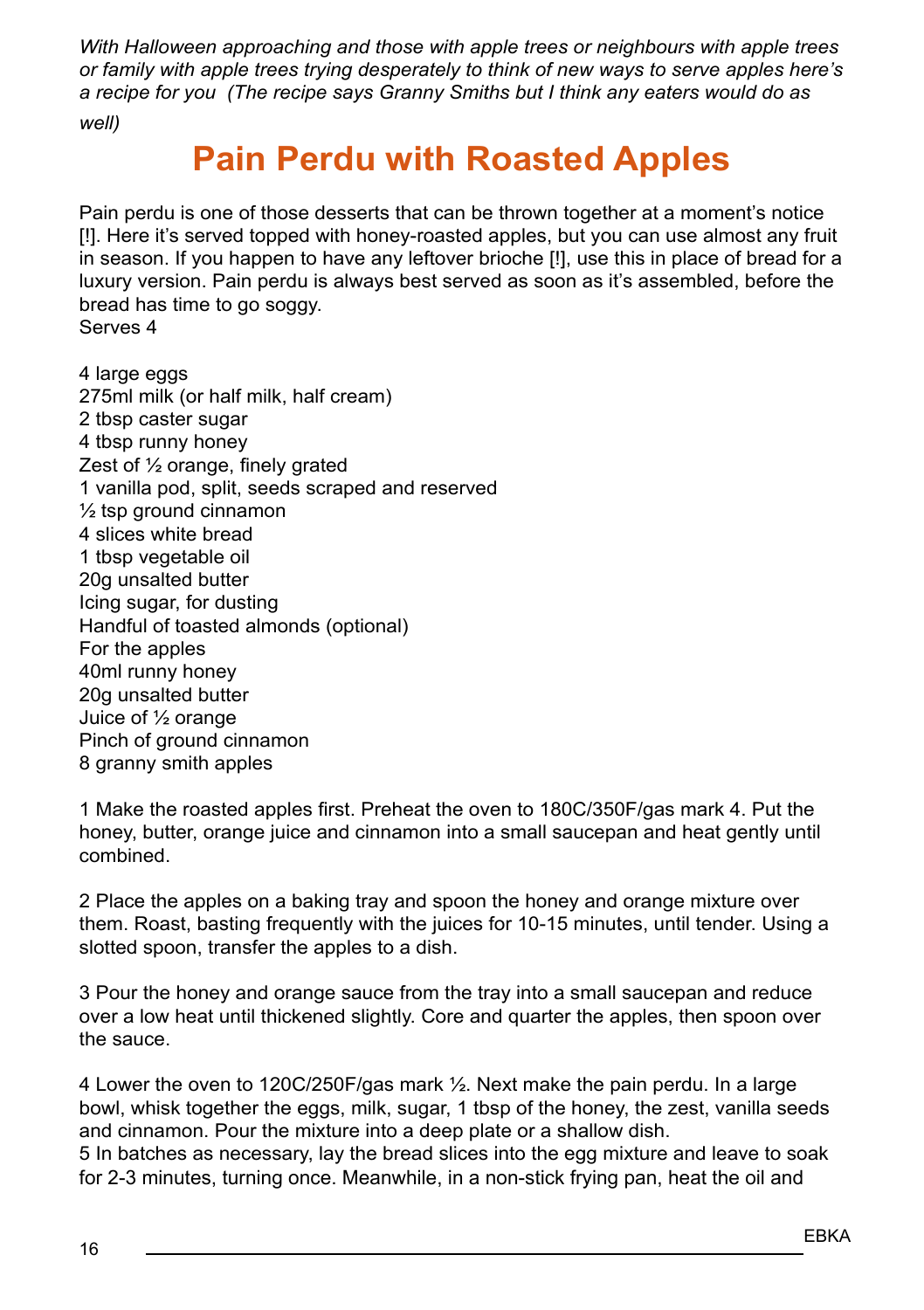butter until hot. Add the soaked bread slices and fry for around 2-3 minutes, turning once, until golden brown on both sides. Transfer to a plate or baking tray and keep warm in the oven while you fry the rest.

6 To serve, dust the pain perdu with icing sugar. Place on warm plates and top with the roasted apples and sauce. Drizzle with the remaining honey and scatter over a few toasted almonds if you like. Serve at once.

#### **With thanks to The Guardian online; Recipe from Kitchin Suppers by Tom Kitchin (Quadrille).**

*[Ed. I'm not sure I would want to cook this from scratch in the middle of a meal but I think you could mix the ingredients that the bread is soaked in and to even roast the apples in advance. Then at the last minute heat the apples and fry the soaked bread.]* 

## **And Finally ..........**

Last, but not least, I'd like to say a huge 'thank you' to those who have sent me articles for this magazine. I'm sure thaere are more beekeepers out there with ideas of articles they could write and, now that the girls need a bit less of our time, maybe you might snuggle up to your computer/tablet/phone on one of these dark autumnal evenings and jot down some initial ideas. You might like to write a report on a bee book you have read recently; a report of your division's activity or activities; something you have noticed about your bees; an article you have read elsewhere which would be of interest to others; a website you have found that others, especially our newer members, might find helpful and interesting; maybe an article written for your division's newsletter needs a wider audience?

Maybe you know someone who has something interesting to share? Could you encourage or help them with an article?

Is there someone who would like to write a monthly or bi-monthly article on what to do this month and note observations of anything unusual or atypical?

#### **Please contact me, Dee Inkersole,the editor - [editor@ebka.org.](mailto:editor%40ebka.org%20?subject=EBKA%20Magazine)**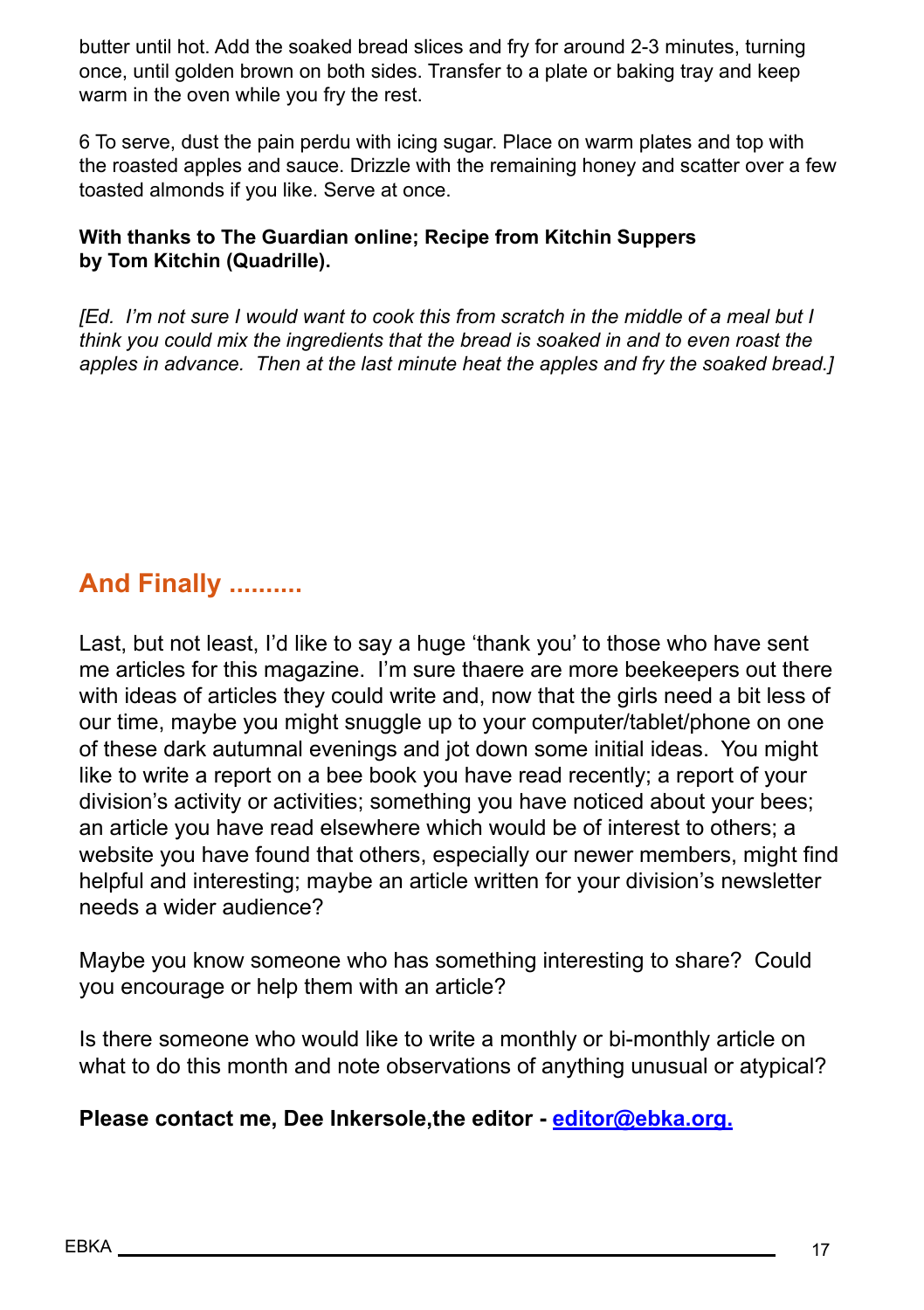## **Useful Contacts**

### **EBKA Trustees**

**President**: Jean Smye, Hon CLM (E: president@ebka.org)**Chair of CEC Chair** Jane Ridler E: chair@ebka.org T: 01799 218023 **Treasurer** Pat Allen E: treasurer@ebka.org **Secretary** Vanessa Wilkinson E: secretary@ebka.org **Braintree** Bridget Mudd E: braintree-trustee@ebka.org **Chelmsford** Jan Tutton E: chelmsford-trustee@ebka.org

**Colchester** Andrew Linley E: colchester-trustee@ebka.org

**Maldon & D.H.** Glenn Mayes E: maldon-trustee@ebka.org **Epping Forest** Simon Nicholson E: epping-trustee@ebka.org **Harlow** Nick Holmes E: harlow-trustee@ebka.org<br>Romford .lim McNeill **Jim McNeill** E: romford-trustee@ebka.org

**Saffron Walden** Linda Yeats E: saffron-walden-trustee@ebka.org **Southend** Chris Allen E: southend-trustee@ebka.org

**EBKA Exams Sec** Steph Green E: examsec@ebka.org

#### **Regional Bee Inspectors**

#### **West Essex**

**Peter Folge** E: peter.folge@apha.gov.uk T: 07775-119433

#### **Essex**

Ian Nichols E: ian.nichols@apha.gov.uk T:07557-178416

### **The Essex Beekeeper Magazine & Web site**

**Editor & Advertising**: Dee Inkersole E: editor@ebka.org

**Web site**: Nick Holmes E: webmaster@ebka.org

#### **Divisional Contacts**

**Braintree** John le Seve braintree-secretary@ebka.org **Chelmsford** Fiona Cutting chelmsford-secretary@ebka.org **Colchester** Morag Chase colchester-secretary@ebka.org **Epping Forest** Katy Langley epping-secretary@ebka.org **Harlow Carol Sissons harlow-trustee@ebka.org<br><b>Maldon & D.H.** Sylvina Tate maldon-secretary@ebka. maldon-secretary@ebka.org **Romford** Sue Richardson romford-secretary@ebka.org **Saffron Walden** Vanessa Wilkinson saffron-walden-secretary@ebka.org **Southend** Pat Holden southend-secretary@ebka.org